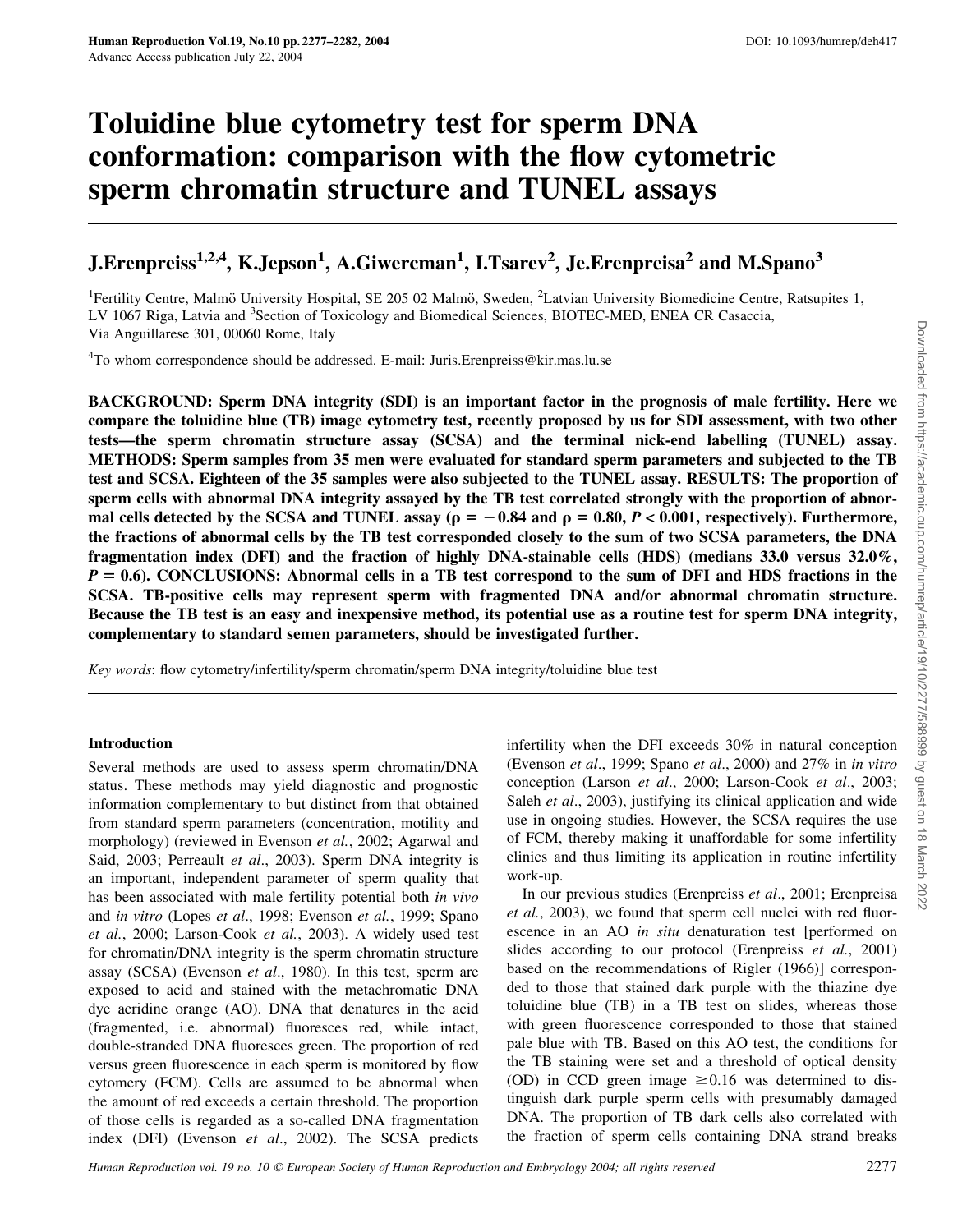measured with a direct method for detecting DNA fragmentation, i.e. the terminal deoxynucleotidyl transferase-mediated dUTP nick-end labelling (TUNEL) assay, which was also performed on slides. Thus, we have elaborated the image cytometry method to detect sperm cells with abnormal DNA integrity (Erenpreisa et al., 2003) as a reliable but less expensive potential alternative to FCM-based tests.

However, it should be taken into account that the AO test relies on a visual interpretation of spermatozoa. Although this method provides a general picture of the status of sperm DNA denaturation susceptibility, sperm classification is limited to only a few categories (green, red and yellowish). Problems with interpretation are aggravated by rapidly fading fluorescence and heterogeneous slide staining, making it difficult to score cells that contain both red and green fluorescence in an accurate and consistent manner. These limitations have impaired a wider use of this technique in clinical andrology laboratories (Evenson et al., 2002; Perreault *et al.*, 2003).

The primary factor for the AO metachromatic shift from green to red fluorescence is the critical equilibrium staining of AO which is fully accomplished in the SCSA. Compared with the AO test, the FCM SCSA offers unbeatable performances in terms of automation, sensitivity, precision, accuracy, repeatability and speed of measurements, producing results with a high statistical power based on several thousands of cells. By the simultaneous measurement of green and red fluorescence intensity emitted by every sperm in the sample, SCSA data allow visualization and quantification of two subpopulations of abnormal sperm, namely the fraction of sperm with fragmented DNA and the fraction of immature sperm with a high level of DNA stainability.

It is generally acknowledged that the performance of the TUNEL assay also improves when carried out as an FCM technique (Gorczyca et al., 1993), as compared with slidebased protocols. Similarly to the SCSA, the FCM TUNEL assay allows rapid analysis of a large number of sperm in a short period of time and provides a highly sensitive means of defining sperm with fragmented DNA in a more objective and precise manner (Perreault et al., 2003).

In the present study, we compared the TB test with the two robust FCM methods, i.e. the SCSA and the TUNEL assay, to document further the applicability of the former.

#### Materials and methods

#### **Materials**

Unless otherwise stated, all chemicals were obtained from Sigma Chemical Co. (St Louis, MO).

#### Semen collection

Thirty-five semen samples were obtained at the Fertility Centre of Malmö University Hospital from patients undergoing routine semen analysis for infertility. Samples were obtained by masturbation after the recommended time of sexual abstinence. Standard semen parameters (volume, concentration, motility and morphology) were measured according to the World Health Organization guidelines (World Health Organization, 1999). All 35 samples were analysed with both TB and SCSA. Eighteen samples with a sufficient volume

were also analysed by TUNEL. Samples were processed randomly, and the evaluator was blinded to sample identity. The study protocol was approved by the ethical review board of Lund University.

#### Toluidine blue image cytometry test

The TB test was performed as described earlier (Erenpreisa et al., 2003). Briefly, the ejaculate was allowed to liquefy at  $37^{\circ}$ C for 30 min. The liquefied sample was pelleted at 250 g for 10 min and resuspended in its own supernatant to an approximate concentration of  $2 \times 10^8$  cells/ml. Thin smears were prepared on pre-cleaned defatted slides and then air dried for 30–60 min. Dried smears were fixed with freshly made  $96\%$  ethanol: acetone (1:1) at  $4^{\circ}$ C for 30 min–12 h and air dried. Hydrolysis was performed with 0.1 mol/l HCl at  $4^{\circ}$ C for 5 min followed by three changes of distilled water, 2 min each. TB (0.05% in 50% McIlvain's citrate phosphate buffer at pH3.5, Gurr-BDH Chemicals Ltd, Poole, UK) was applied for 5 min. Slides were rinsed briefly in distilled water, lightly blotted with filter paper, dehydrated in tertiary butanol at  $37^{\circ}$ C (2  $\times$  3 min) and xylene at room temperature  $(2 \times 3 \text{ min})$  (Histoclear RA Lamb Labs, USA), and mounted with DPX. The TB working solution was prepared monthly from a stock solution of 1% TB in distilled water and stored at  $4^{\circ}$ C. The stock solution can be stored at  $4^{\circ}$ C for up to 1 year.

The results of the TB test were estimated using oil immersion  $(10 \times 100)$  on a Leica DM LB microscope supplied with a 3CCD colour video camera Sony DXC-390P and image analysis computer program (Image Pro Plus 4.1). Calibration of the video camera for measurement of true optical densities in three colour images was performed by using a set of neutral optical filters. The proportion of cells possessing an  $OD \ge 0.16$  in the green CCD image was calculated based on 200 sperm cells examined per sample. Stained objects with an area  $<$ 3.5  $\mu$ m<sup>2</sup> were automatically deleted from counting. Somatic cells and immature germ cells were removed manually. Only sperm cells possessing an elongated or a dropletlike form and a bipolar structure, with a clear light acrosome in one pole and a stained nucleus in the other were measured. Distinction between normal and abnormal sperm was not made.

The inter-assay variability  $(< 8\%)$  was verified by repeat assessments of control semen samples (results not shown).

#### Sperm DNA denaturation: SCSA

The SCSA was applied following the procedure described elsewhere (Spano et al., 2000) with slight modifications. An aliquot of unprocessed semen  $({\sim}13-70 \,\mu\text{J})$  was diluted to a concentration of  $1-2 \times 10^6$  sperm/ml with TNE buffer  $(0.01 \text{ mol/l}$  Tris–HCl, 0.15 mol/l NaCl and 1 mmol/l EDTA, pH7.4). This cell suspension was treated with an acid detergent solution (pH1.2) containing 0.1% Triton X-100, 0.15 mol/l NaCl and 0.08 mol/l HCl for 30 s, and then stained with 6 mg/l purified AO (Polysciences Inc., Warrington, PA) in a phosphate-citrate buffer, pH6.0. Cells were analysed using a FACSort flow cytometer (Becton Dickinson, San Jose, CA), equipped with an air-cooled argon ion laser.

Evenson et al., (2002) originally recommended starting the FCM analysis 3 min after staining. However, since in the TB test sperm have to dry on slides for 30–60 min, experiments were set up in the current study to investigate the stability of the AO staining time in the SCSA. Therefore, in a separate experiment, we performed SCSA on 28 samples and two reference samples at various times after staining: 3 min, 10 min, 30 min, 1 h and 4 h. The results indicated that the time after staining was not crucial for SCSA reliability (Table I), with a mean intra-donor coefficient of variation of only 5%. This stability was true for both good samples (DFI 6–15%) and poor samples (DFI 40–60%). Therefore, in the present study, all SCSA samples were analysed for SCSA 1 h after staining.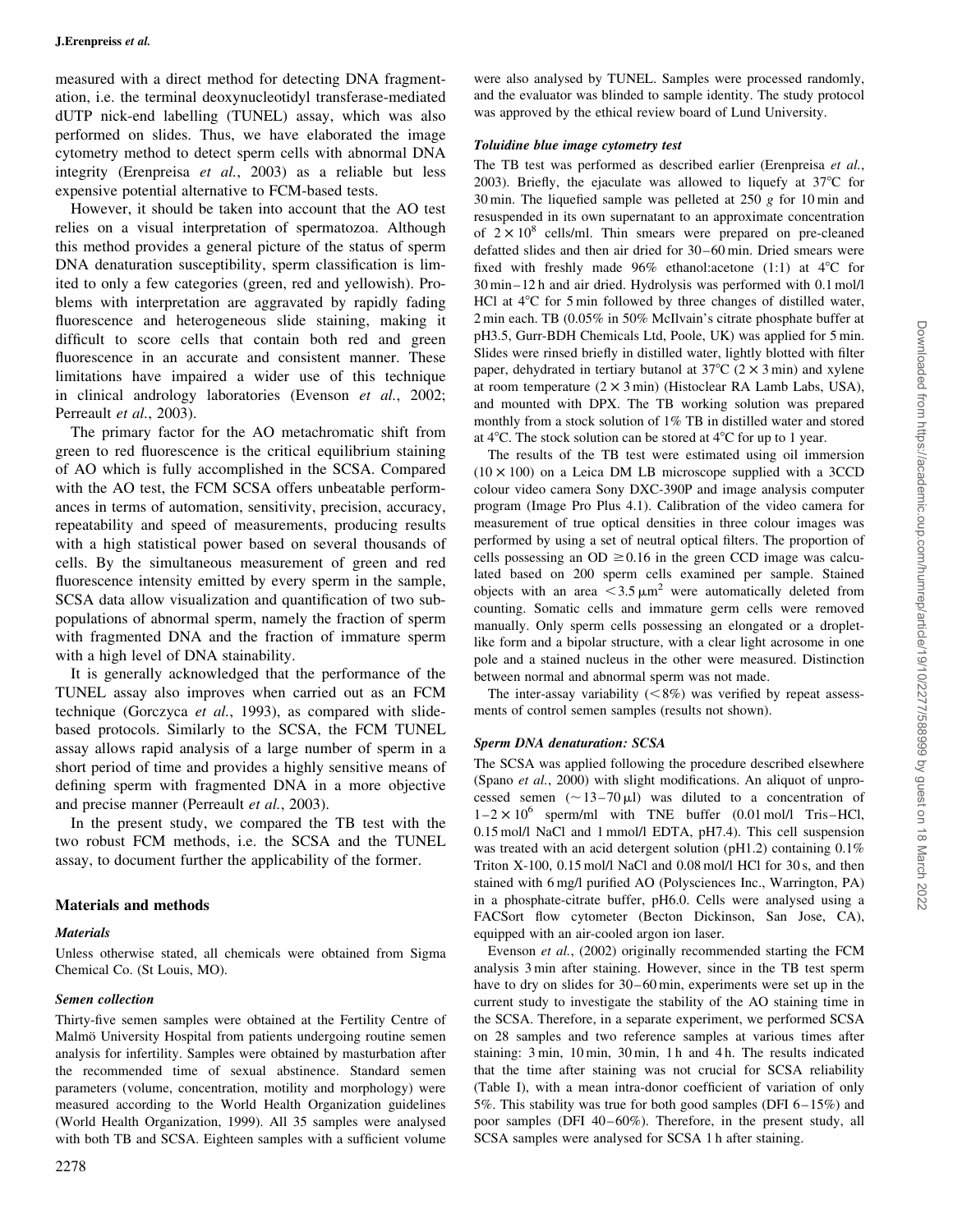| Sample no.              | AO staining time |                     |                 |                 |                 |  |
|-------------------------|------------------|---------------------|-----------------|-----------------|-----------------|--|
|                         | 3 min            | $10 \,\mathrm{min}$ | 30 min          | 1 h             | 4h              |  |
| 1                       | 10.89            | 11.86               | 12.41           | 11.34           | 11.65           |  |
| $\overline{\mathbf{c}}$ | 18.40            | 19.00               | 18.74           | 18.29           | 17.19           |  |
| 3                       | 9.91             | 10.42               | 10.66           | 10.78           | 9.81            |  |
| $\overline{4}$          | 23.68            | 23.95               | 22.46           | 23.78           | 23.39           |  |
| 5                       | 23.11            | 24.16               | 13.91           | 23.15           | 24.01           |  |
| 6                       | 13.05            | 12.01               | 13.34           | 12.72           | 12.75           |  |
| 7                       | 18.52            | 15.96               | 16.52           | 18.03           | 18.40           |  |
| 8                       | 20.13            | 22.33               | 20.65           | 20.49           | 20.70           |  |
| 9                       | 29.15            | 29.94               | 29.85           | 27.79           | 29.60           |  |
| 10                      | 19.58            | 22.00               | 19.39           | 19.03           | 19.57           |  |
| 11                      | 16.45            | 15.80               | 16.38           | 16.90           | 17.12           |  |
| 12                      | 23.97            | 23.74               | 22.74           | 21.62           | 22.87           |  |
| 13                      | 61.03            | 62.96               | 61.16           | 62.77           | 60.88           |  |
| 14                      | 70.37            | 70.91               | 69.92           | 68.49           | 68.10           |  |
| 15                      | 39.74            | 39.13               | 39.82           | 41.06           | 38.56           |  |
| 16                      | 57.05            | 57.92               | 57.63           | 58.41           | 56.43           |  |
| 17                      | 6.02             | 6.54                | 6.44            | 6.71            | 7.23            |  |
| 18                      | 14.52            | 13.74               | 15.12           | 12.76           | 12.99           |  |
| 19                      | 21.26            | 19.09               | 17.76           | 21.05           | 17.99           |  |
| 20                      | 26.03            | 25.34               | 26.10           | 26.74           | 25.11           |  |
| 21                      | 16.22            | 17.03               | 15.91           | 16.40           | 16.18           |  |
| 22                      | 44.99            | 47.24               | 47.28           | 46.27           | 46.55           |  |
| 23                      | 14.28            | 14.90               | 14.39           | 14.80           | 13.55           |  |
| 24                      | 14.75            | 14.18               | 14.65           | 14.57           | 14.54           |  |
| 25                      | 27.20            | 30.10               | 26.41           | 27.16           | 25.62           |  |
| 26                      | 9.49             | 7.75                | 8.85            | 9.33            | 7.74            |  |
| 27                      | 9.24             | 9.17                | 9.85            | 9.16            | 10.08           |  |
| 28                      | 32.36            | 33.16               | 34.29           | 35.60           | 33.91           |  |
| 29                      | 6.28             | 6.68                | 5.87            | 7.11            | 6.16            |  |
| 30                      | 11.50            | 11.29               | 11.47           | 11.92           | 12.28           |  |
| Mean $\pm$ SD           | $23.6 \pm 16.2$  | $23.9 \pm 16.6$     | $23.3 \pm 16.4$ | $23.9 \pm 16.9$ | $23.4 \pm 16.0$ |  |

Table I. Stability of the SCSA results (DFI) for the different AO staining times

Green fluorescence was measured using a  $530 \pm 30$  nm band-pass filter and red fluorescence using an LP620 long-pass filter. The two colours were separated by a 560 nm dichroic filter. Data were stored in list mode at 10-bit resolution. A total of 5000 events were accumulated for each measurement at a flow rate 200–300 cells/s. Under these experimental conditions, when excited with a 488 nm light source, AO that is intercalated in double-stranded DNA emits green fluorescence, while AO associated with single-stranded DNA emits red fluorescence. Thus, sperm chromatin damage can be quantified by FCM measurements of the metachromatic shift from green (native, double-stranded DNA) to red (denatured, single-stranded DNA) fluorescence and displayed as red (fragmented DNA) versus green (DNA stainability) fluorescence intensity cytogram patterns. Adopting guidelines published by Evenson et al., (2002), the extent of DNA denaturation was expressed in terms of the DFI, which is the ratio of red to total (red plus green) fluorescence intensity, by using the ListView software (Phoenix Flow Systems, San Diego, CA). This conversion was necessary to calculate correctly the percentage of abnormal spermatozoa. The DFI value was derived for each sperm cell in a sample, and the detectable DFI values were calculated on the resulting DFI frequency histogram. The fraction of highly DNA-stainable (HDS) cells (previously termed HGRN) (Evenson et al., 2002) was also assessed. The percentage of HDS cells was calculated by setting an appropriate gate on the scattergram (abscissa, green DNA fluorescence; ordinate, red fluorescence, denaturated DNA) and considering those events which exhibit a green fluorescence intensity higher than the upper border of the main cluster as representing the sperm population with nondetectable DFI. For the flow cytometer set-up and calibration, aliquots were used from a normal human ejaculate sample retrieved

from the laboratory repository. Inter-assay variability  $(< 5\%)$  was verified by repeat assessments of control semen samples (results not shown). Fresh and frozen–thawed samples yielded similar results  $(< 7\%$  variability) (results not shown).

#### Sperm DNA fragmentation: TUNEL assay

The TUNEL assay was carried out according to the manufacturer's (Roche Diagnostics GmbH, Manheim, Germany) protocol with slight modifications. It was shown earlier that the results of the TUNEL assay remain unchanged after freezing–thawing (Duru et al., 2001); therefore, for convenience, the assay was processed on frozen samples without cryoprotectant. Samples were quickly thawed in a 37 $^{\circ}$ C water bath, centrifuged (500 g for 6 min) and washed twice in phosphate-buffered saline (PBS)/1% bovine serum albumin (BSA) (pH7.4). The pellet was resuspended in PBS/1% BSA to a final concentration of  $1.5 \times 10^6$  cells/100 µl of sample. A  $100 \mu$ l aliquot of 1% paraformaldehyde was added on a shaker for 1 h at  $15-25^{\circ}$ C. After fixation, the cells were washed once with 1 ml of PBS/1% BSA, and subsequently the fixative was removed. For permeabilization, the cells were re-suspended in  $100 \mu l$  of permeabilization solution containing 0.1% Triton X-100 in 0.1% sodium citrate for 2 min on ice. After washing once with PBS/1% BSA, the labelling reaction was performed by incubation with  $50 \mu l$  of labelling solution (supplied with the in situ Cell Death Detection Kit, Fluorescin, Roche Diagnostics GmbH, Mannheim, Germany) containing terminal deoxynucleotidyl transferase (TdT) for 1 h at  $37^{\circ}$ C in the dark. For each sample, a negative control was prepared by omitting TdT from the reaction mixture. After labelling, two subsequent washes in PBS/1% BSA were performed and the sample was resuspended in PBS/0.1% BSA to a volume of  $500-700 \mu l$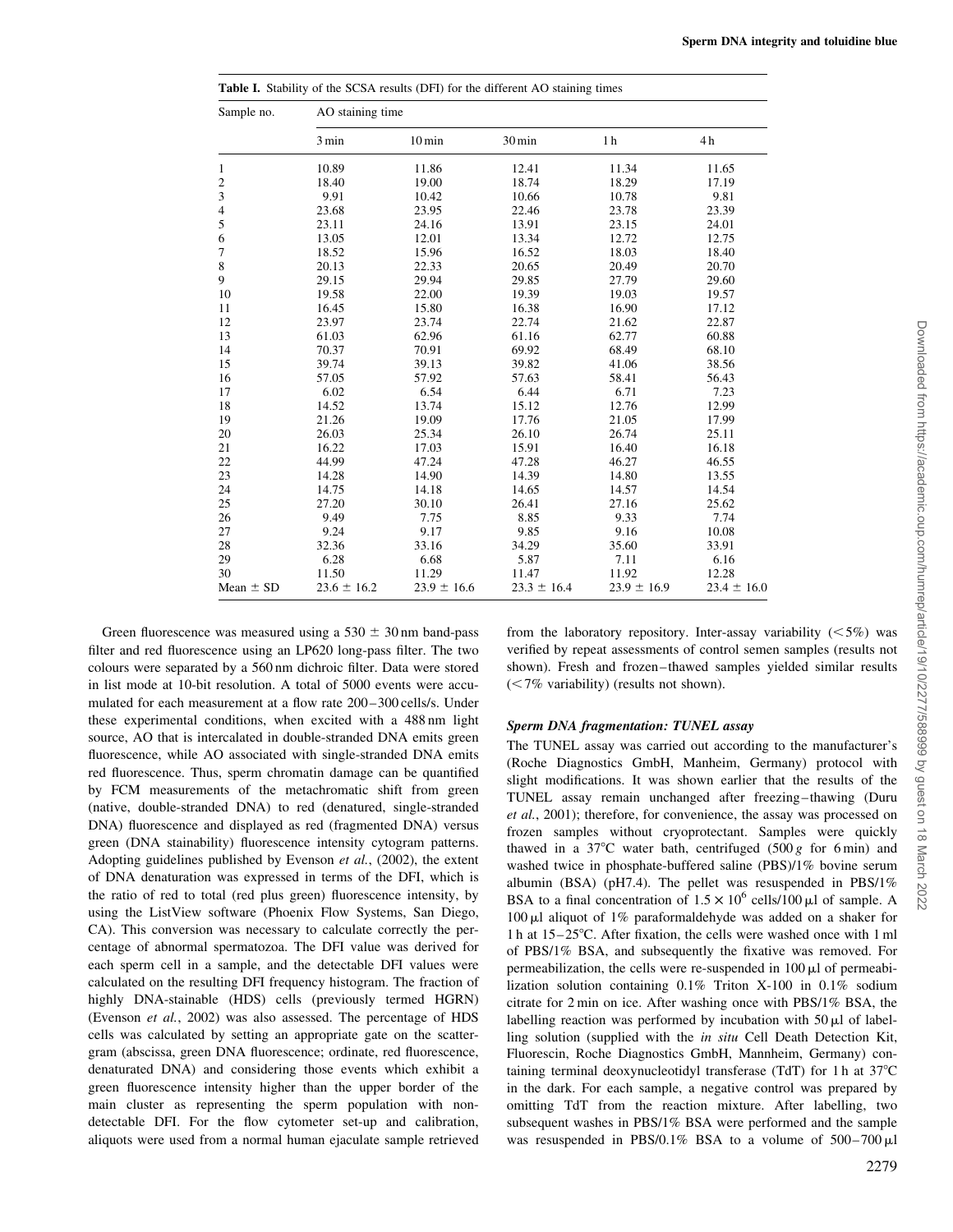and counterstained with propidium iodide  $(0.5 \mu J/ml)$ . Positive controls for each sample were prepared as described above but with an additional treatment with 2 IU of DNase (Roche Diagnostics GmbH) for 15 min at  $37^{\circ}$ C before the labelling reaction.

Green fluorescence (TUNEL-positive cells) was measured using a  $530 \pm 30$  nm band-pass filter, and red fluorescence (propidium iodide-labelled cells) using a 620 nm long-pass filter. The two colours were separated by a 560 nm dichroic filter. A total of 10 000 events were accumulated for each measurement at a flow rate of 200–300 cells/s. Data were processed off-line by CELLQUEST analysis sowftware (Becton Dickinson) after gating out debris and aggregates.

The inter-assay variability  $(< 7\%)$  was verified by repeat assessments of control semen samples (results not shown).

#### Data analysis

Results are expressed as medians (ranges). Bivariate correlations between the traditional sperm parameters and proportions of sperm cells with abnormal DNA integrity as detected by the TB test, the SCSA and the TUNEL assay were calculated with Spearman's  $\rho$ . Furthemore, the Wilcoxon test for paired data was used to compare the results obtained by the different sperm DNA tests.

Since the TUNEL assay is the only applied method that directly assesses the amount of DNA strand breaks, the predictive values of TB as well as of SCSA DFI for the fraction of TUNEL-positive cells were evaluated in a linear multiple regression model. For this analysis, TUNEL-positive cells were computed as the dependent variable. The proportion of TB-positive sperm or the percentage DFI was used as an independent variable, with sperm concentration, percentage motile and percentage morphologically normal cells as co-variables.

All testing was two-sided with a *P*-value of  $< 0.05$  regarded as significant. Analyses were conducted with SPSS 11.0 for Windows (SPSS Inc., Chicago, IL).

#### Results

The proportion of sperm cells with abnormal DNA conformation, detected by the TB test (dark cells with OD green  $\geq$  0.16) correlated significantly with the proportion of spermatozoa containing denaturable DNA detected as SCSA percentage DFI ( $\rho = 0.84$ ,  $P < 0.001$ , Figure 1a) and with the fraction of spermatozoa with fragmented DNA in the FCM TUNEL test ( $\rho = 0.80$ ,  $P < 0.001$ , Figure 1b). Median values of cells with abnormal DNA integrity in 18 samples in the TB test were  $28.5\%$  (10–64), 16.0% (6–37) in the SCSA, and  $10.5\%$  (4-27) in the TUNEL test ( $P < 0.01$ ). The median values were also higher in the TB test [33.0%  $(6-64)$ ] compared with the SCSA test  $[19.5\% (6-64)]$ ,  $P < 0.001$ ] for all 35 samples analysed with these two methods.

The results of the SCSA and the TUNEL assay also exhibited a statistically significant although somewhat weaker correlation ( $\rho = 0.63$ ,  $P = 0.005$ , Figure 1c). Moreover, in a linear multiple regression analysis with sperm concentration, percentage motile and morphologically normal cells as covariates, the TB test was a significant predictor ( $P = 0.04$ , standardized  $\beta$  coefficient 0.83) of TUNEL assays results, but no for DFI in the SCSA ( $P = 0.19$ , standardized  $\beta$  coefficient 0.57). Sperm concentration, motility and morphology



Figure 1. Relationships between the proportion of cells with abnormal DNA integrity as measured by the TB test, SCSA (DFI) and FCM TUNEL assay. All three parameters were strongly correlated with each other.

data did not have a significant predictive power for results of any of sperm DNA integrity assays ( $P > 0.08$ ).

As shown in Table II, all three assays showed negative correlations with sperm concentration, motility and normal morphology.

An additional group of pathological sperm is represented by the HDS group in the SCSA test. These cells possess an abnormally high green fluorescence intensity. The sum of  $HDS + DFI$  [median 32.0% (13–69)] correlated significantly  $(P < 0.001)$  with the proportion of TB dark cells [median  $33.0\%$  (6–64)] (Figure 2), and the absolute values in 35 samples analysed were very close and did not differ statistically from each other ( $P = 0.6$ ).

## Discussion

TB is a classic nuclear (cationic) dye used for external metachromatic and orthochromatic staining of chromatin, which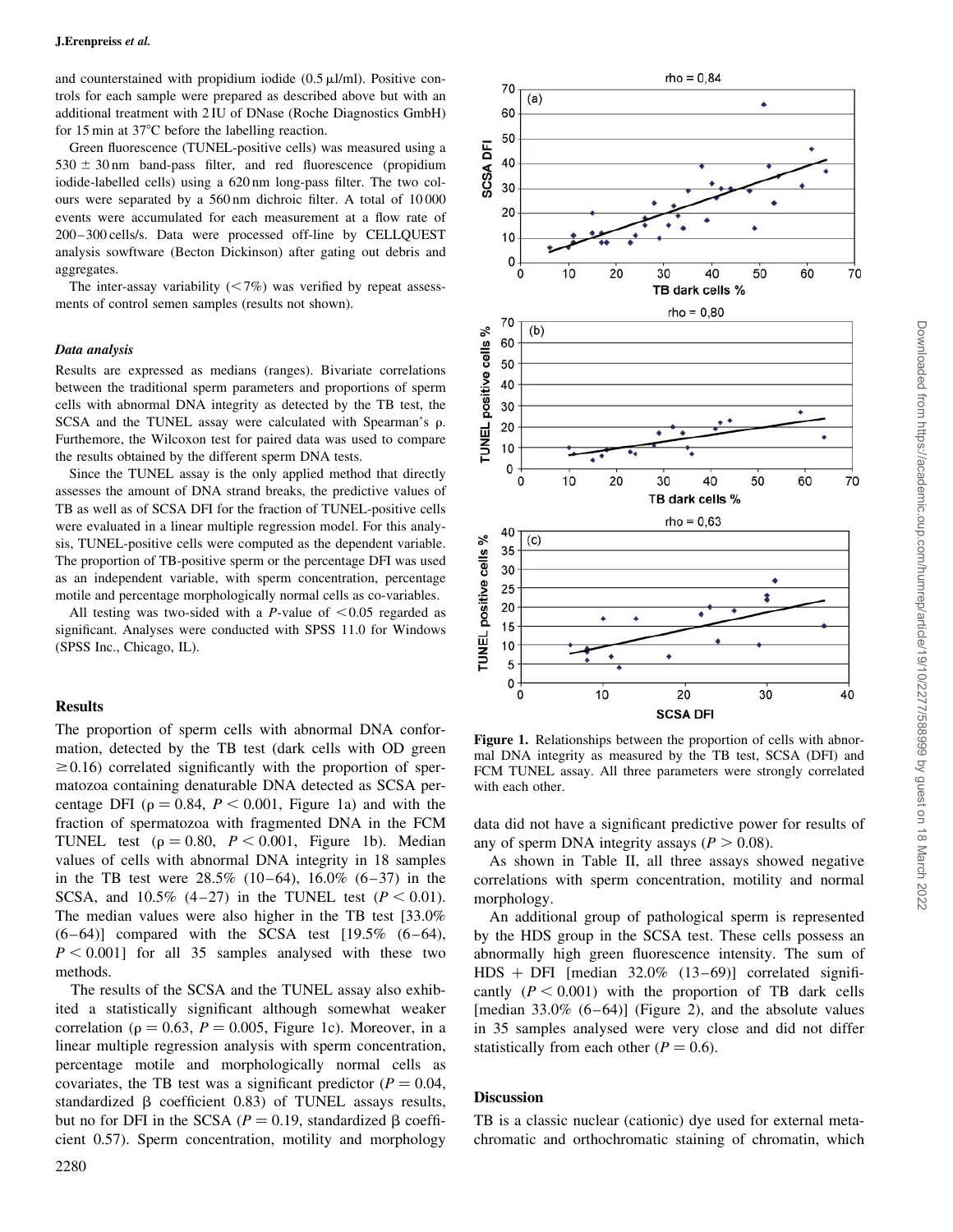Table II. Correlations between the proportion of cells with abnormal DNA integrity as detected by the TB test (dark cells), SCSA (DFI) and FCM TUNEL assay, and sperm concentration, motility (fast plus slow progressive motility) and normal morphology

|                             | TB dark cells %         | SCSA DFI             | TUNEL-positive cells |
|-----------------------------|-------------------------|----------------------|----------------------|
| Sperm concentration (ml/ml) | $-0.70, P \le 0.001$    | $-0.64, P \le 0.001$ | $-0.57, P = 0.014$   |
| Sperm motility $(\%)$       | $-0.74$ , $P \le 0.001$ | $-0.77, P < 0.001$   | $-0.71, P = 0.001$   |
| Normal morphology $(\%)$    | $-0.72, P \le 0.001$    | $-0.71, P \le 0.001$ | $-0.71, P = 0.001$   |



Figure 2. Relationships between abnormal sperm integrity as assessed by TB dark cells and the sum of DFI and HDS by SCSA.

overall is negatively charged (Michaelis, 1947; Sylven, 1954; Sculthorpe, 1978; Erenpreisa et al., 1992). Thus, orthochromatic (blue) staining is the result of monomeric dye forms characteristic for either low dye concentrations or low accessibility of sites on the chromatin. Metachromatic (purple) staining, on the other hand, is the result of polymeric dye forms characteristic of cooperative binding to the DNA phosphate residues. The first situation corresponds to highly packaged chromatin of mature sperm cells with their very low stainability by external dyes (Darzynkiewicz, 1990). The second situation arises when chromatin proteins are more loosely electrostatically bound to the DNA and can dissociated from it easily, for example by short acid pre-treatment as used in our AO test (Erenpreiss et al., 2001). In turn, DNA–protein interactions depend on the integrity and superhelicity of the DNA (Darzynkiewicz, 1990). In agreement with this, nicked DNA was shown to be more weakly electrostatically bound to chromatin proteins in somatic cells, therefore favouring binding and polymerization of external thiazine dyes (Erenpreisa et al., 1988, 1997).

The present study confirms and extends our previous findings for the TB test (Erenpreisa et al., 2003) and the AO test that the proportion of metachromatically and hyperchromically stained (red by AO and dark purple by TB) sperm cell nuclei correlates with the proportion of cells possessing DNA strand breaks, as revealed in the TUNEL reaction. The present results are also in line with previous published data, where the fraction of sperm showing DNA fragmentation by TUNEL assay was correlated with the SCSA-derived DFI fraction (Gorczyca et al., 1993; Aravindan et al., 1997; Zini et al., 2001). However, although the three sperm nuclear tests analysed here are closely correlated to each other, they are not identical. The absolute values of TB-positive cells were significantly higher than those for DFI in the SCSA, and both were higher than those for the TUNEL test. It is noteworthy that it was also found in this study that the TB test is capable of detecting the total abnormal chromatin conformation considering the aggregate of HDS and DFI fractions revealed by the SCSA. HDS is thought to be indicative of immature sperm cells in which the chromatin might be less compact and more accessible to nuclear dyes (Evenson et al., 2002). Higher levels of HDS also appear to predict decreased fertility potential both *in vivo* and *in vitro* (Evenson *et al.*, 1999; Larson et al., 2000).

The formula 'TB dark cells  $=$  DFI  $+$  HDS' suggests that the TB probe in the chosen conditions is sensitive for both DNA strand breaks and chromatin packaging changes. This was also suggested previously by an increase of the TB dark cells by both DNase and dithiothreitol provocation, the latter mimicking immature sperm lacking protamines (Andreetta et al., 1995; Erenpreisa et al., 2003). The difference between both structural probes (TB test and SCSA) is explainable by different staining mechanisms. TB is only an external dye. External staining by TB is sensitive to the degree of DNA–protein binding, packaging regularity and also, in a cooperative manner, to DNA integrity (Erenpreisa et al., 1992, 1997). AO, according to DNA substrate, can intercalate or bind externally. The thermodynamic conditions, which favour intercalary interaction of staining ligands with twisted DNA, are energetically favourable (Darzynkiewicz and Kapuscinski, 1990) and compete with the external staining (Kruglova and Zinenko, 1993). Therefore, unless DNA is not nicked, external staining in AO-based tests is limited. Thus, theoretically, the SCSA should be less sensitive to the changes in DNA–protein interactions, and more specific for DNA double strand breaks (DSBs).

Therefore, each of the two DNA structural probes (TB and SCSA) has its own advantages. At present, we do not know the real contribution of the whole spectrum of the sperm chromatin pathology (including rare DSBs, single strand breaks and incomplete maturation) on fertilization outcome. The TB structural probe, with its absorbance spectrum sensitive to different DNA conformations, may provide potential for discrimination of these factors. These applications of the TB test are the subject of current research by our group, in both cytochemical and clinical trials, to test their infertility prognosis power.

Our data are in agreement with those of other investigators (using a variety of assays) showing significantly negative correlations between sperm DNA integrity and semen quality (Sun et al., 1997; Irvine et al., 2000, Zini et al., 2002; Benchaib et al., 2003; Saleh et al., 2003). However, neither